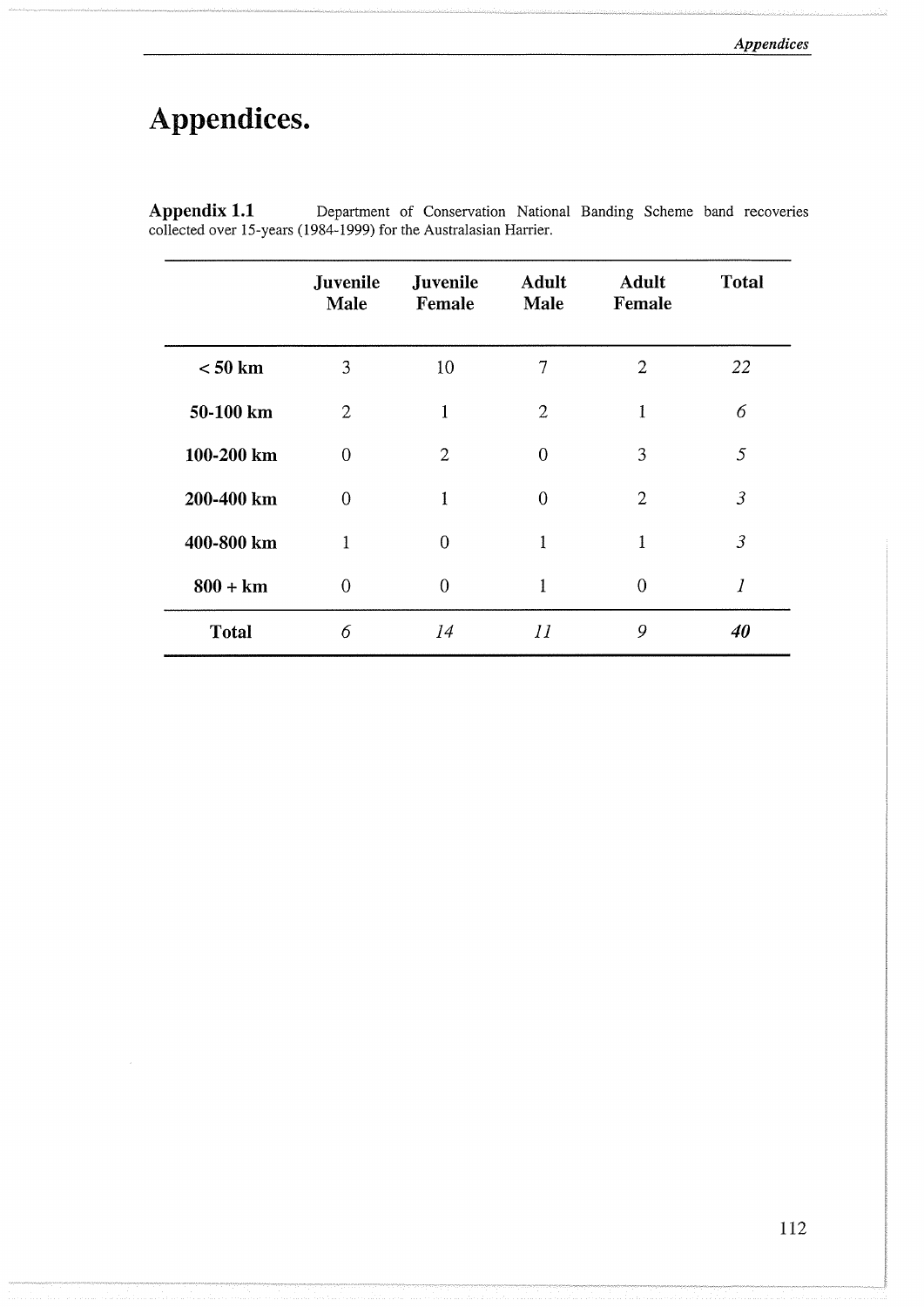Appendix 1.2 Nest and chick growth of a breeding pair of Australasian Harriers over eight weeks at Pukepuke Lagoon (December - January 2001). (A) Nest site of TX 10 (female) & TX 16 (male) in flax and raupo swamp at Pukepuke Lagoon. (B) Clutch, nest material and prey remains (Carp, Carassus auratus) eaten by female while incubating. (C) 2 week-old chick. (D) 3 week-old chick. (C) 4 week-old chick. (D) 5 week-old chick. (E) 6 week-old chick.















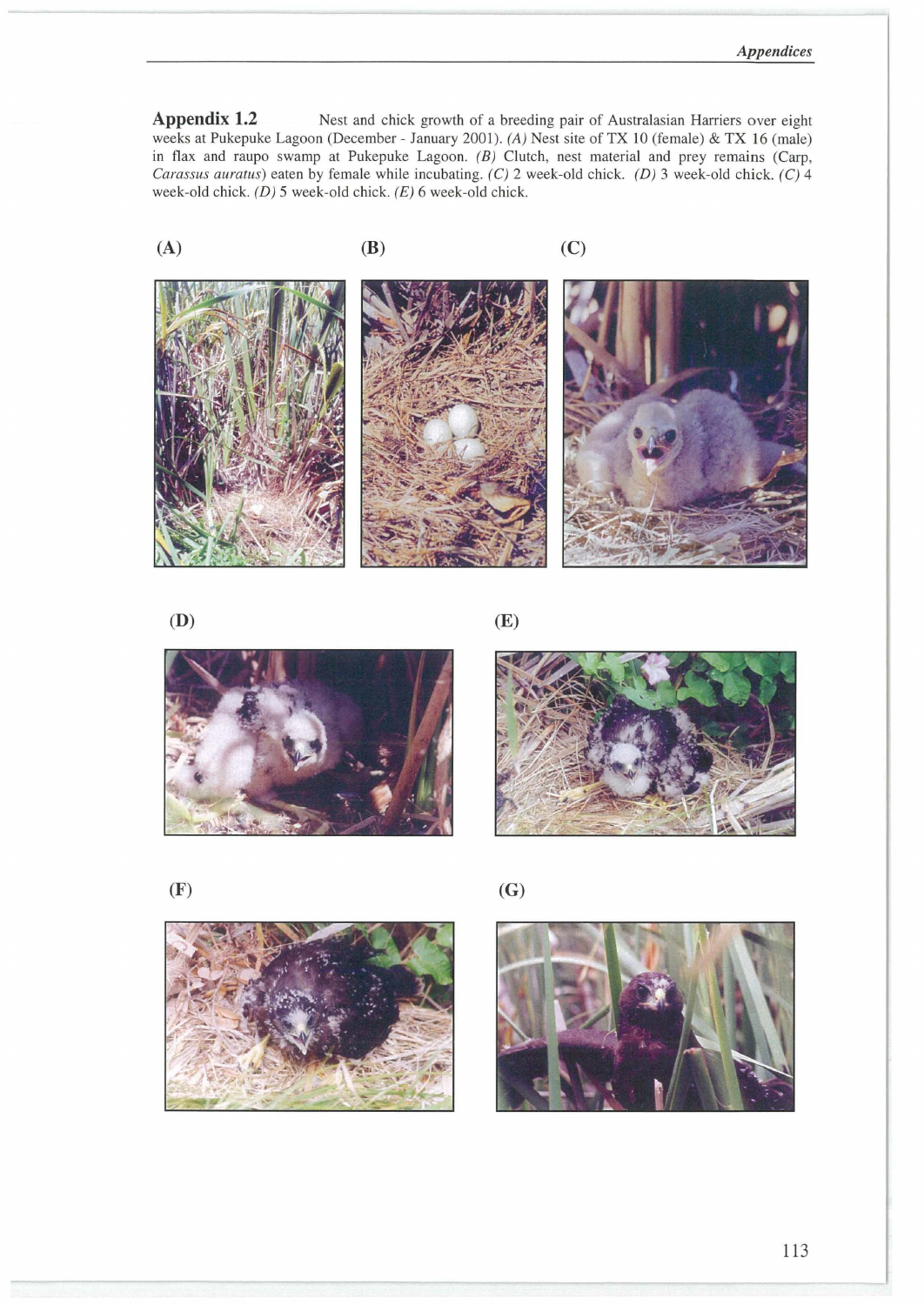Appendix 2.1 Manuscript submitted to *Pacific Conservation Biology.* 

#### RESEARCH NOTE

# A DNA test for sex assignment in Australasian Harrier

# L. J. Huynen<sup>1</sup> and  $*M$ . D. Wong<sup>2</sup>,

<sup>1</sup>Molecular Ecology, Institute of Molecular BioSciences, Private Bag 11-222, Massey University, Palmerston North, New Zealand. Tel: 64 6 356 9099, Fax: 64 6 350 5866, e-mail: l.j .huynen@massey.ac.nz

<sup>2</sup> Ecology Group, Institute of Natural Resources, Private Bag 11-222, Massey University, Palmerston North, New Zealand. Tel: 64 6 356 9099, Fax: 64 6 350 5623, e-mail: nzraptor@hotmail.com

\*To whom correspondence should be addressed.

Abstract: Recently developed molecular methods for the assignment of sex in avian species have facilitated more accurate studies in both ecology and conservation. In particular, gender spacing and dispersal studies of Australasian Ranier *(Circus approximans)* would benefit from the accurate identification of male and female birds. We report here the application of a sex test capable of sexing harriers using DNA extracted from feather bases. The test relies on the genetic amplification and detection of W chromosome nucleotide sequences.

Keywords: Avian sexing, W chromosome, Australasian Harrier, *Circus approximans*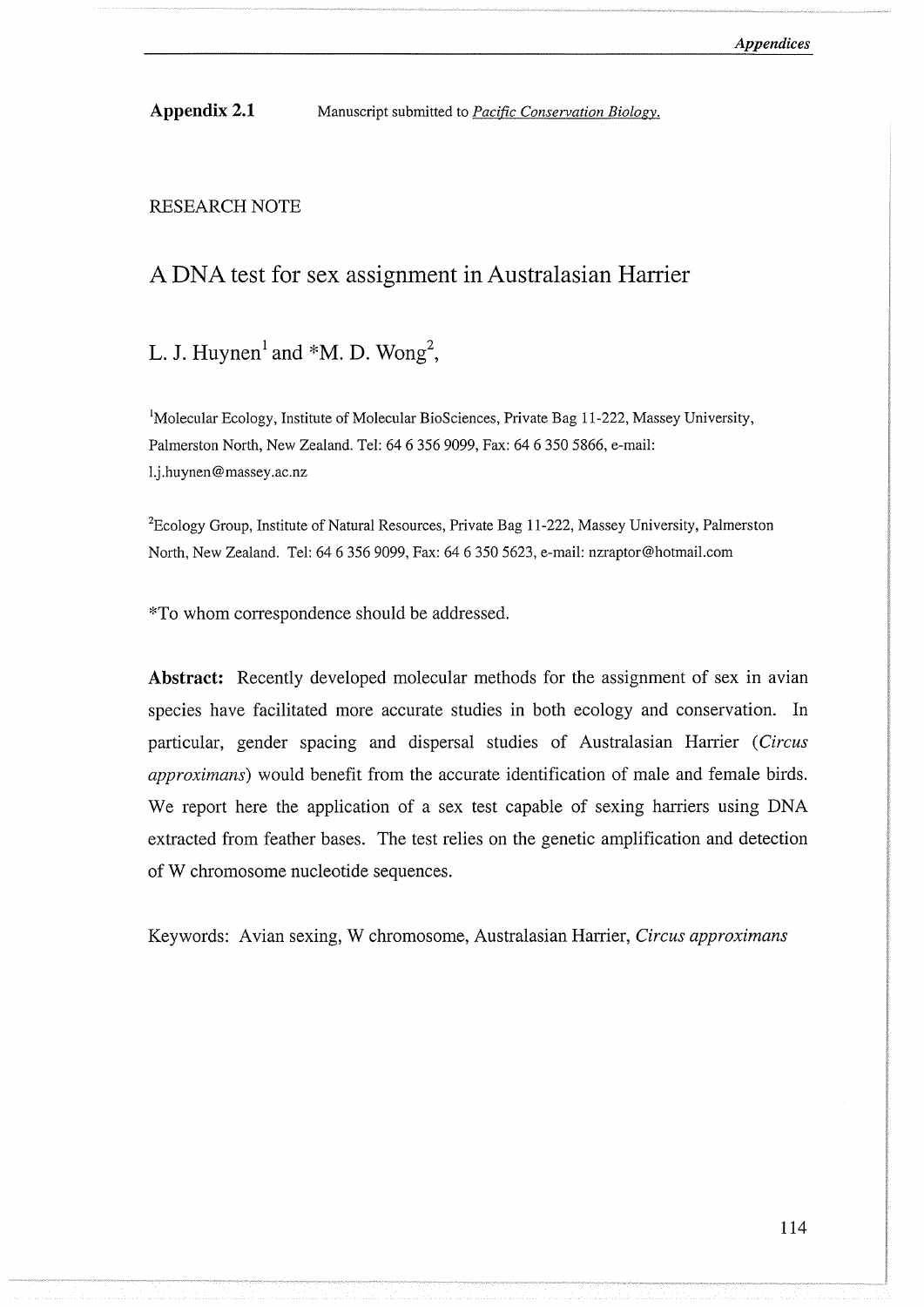## Introduction

Adult raptors show considerable sexual dimorphism, more correctly termed reversed sexual dimorphism (RSD) because, in contrast to most birds, the female is larger than the male (Olsen 1990; Dijkstra *et al.* 1998). However, as juveniles and young adults, male and female Australasian Harriers *(Circus approximans)* are difficult to distinguish as they share similar size, plumage coloration, and behavioural traits (Baker-Gabb 1978). Consequently, sexing methods based on morphometrics often produce gender misclassifications.

In recent years molecular techniques have been used to successfully sex a wide range of avian species (Griffiths *et al.* 1996; Bradbury *et al.* 1997; Lessells *et al.* 1998; Fridolfsson and Ellegren, 1999; Nesje and Roed, 2000) including the genus *Circus*  (Griffiths *et al.* 1998), although a technique has never been developed for the Australasian Harrier. Molecular sexing is used here as a method to accurately assign gender to radio-tagged birds in a wider study of harrier ecology with specific emphasis on sex-related spacing and habitat use (Wong 2002).

Avian sex chromosomes consist of a ZZ (male) or ZW (female) genotype. Various genetic sexing tests have now become available that rely on the amplification of different-sized DNA fragments from the  $Z$  and  $W$  chromosome. These tests require very little DNA and allow birds to be sexed quickly and at a very early age (Griffiths *et al.*  1998; Trefil *et al.* 1999). We have previously isolated a sex-specific marker for Kiwi (Huynen *et al.* 2002) and show here that DNA primers designed to amplify this marker can also be used to sex Australasian Harriers.

## Methods

DNA was isolated from 1-4 Australasian Harrier *(Circus approximans)* feather bases by Proteinase K/SDS digestion and phenol/chloroform extraction (Sambrook *et al.* 1989). The DNA was resuspended in 50  $\mu$ l of water and stored at 4°C. 1  $\mu$ l of DNA was then added to a 10  $\mu$ l mixture containing 10 mM Tris pH 8.3, 50 mM KCl, 2.5 mM MgCl<sub>2</sub>, 100 μM of each dNTP, 1 μg/μl BSA, 20 ng of each primer; k7 (5'-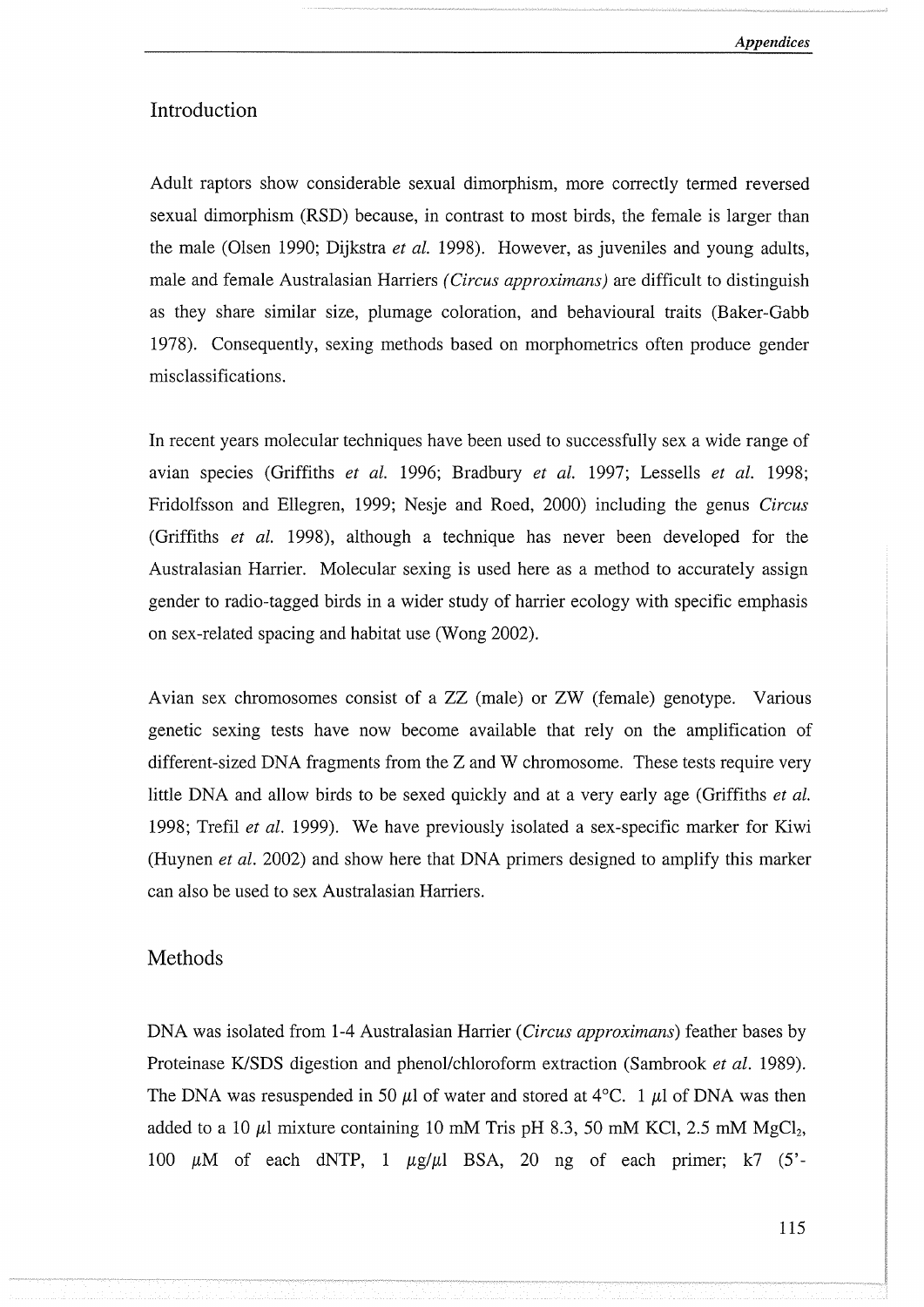TCTCTTTTGTTCTAGACACCCT-3') and w1 (5'-CCTTTAAACAAGCTGTTAAAGCA-3'), and 0.2 U of AmpliTaq® (Perkin Elmer). The mixture was overlaid with mineral oil and subjected to the polymerase chain reaction (PCR) using the following cycles; 94°C for I20 s and then 10 cycles of 94°C for 10 s, 55 $\degree$ C for 10 s, and 72 $\degree$ C for 20 s, followed by 30 cycles of 94 $\degree$ C for 10 s, 50 $\degree$ C for 10 s, and 72°C for 20 s. PCR products were separated by electrophoresis in l.2%MS, I %LE agarose (Boehringer Mannheim) in TBE buffer, stained with ethidium bromide and visualised over UV light (Sambrook *et al.* I989).

## Results and Discussion

DNA was extracted from feather bases and subjected to PCR using the primers k7 and w1. We usually obtained about 2 ng of DNA per feather base and approximately 4 ng was used in an amplification reaction (Fig IA).

PCR analysis of DNA from feathers indicated the presence of two DNA fragments in females but only one in males (Fig IA). As avian sex determination relies on a ZW (female) or ZZ (male) configuration, the larger fragment is most likely W-chromosome linked. Interestingly, more amplified product appears to be present in the harrier female, suggesting that this marker may be present in the female genome as multiple copies.

In summary, our new genetic test for sexing harriers is quick, efficient, and requires the genetic material from only a few feathers. Early identification of harrier sex may aid in the study of sex-related behaviour, dispersal, and survival in these birds.

#### Acknowledgements

This research was made possible by a grant (MAU702) from the Marsden Fund "Sexing the Lost Giants of New Zealand" and was also supported by the Ecology Group, Institute of Natural Resources Massey University, Ornithological Society of New Zealand, and Raptor Association of New Zealand.

116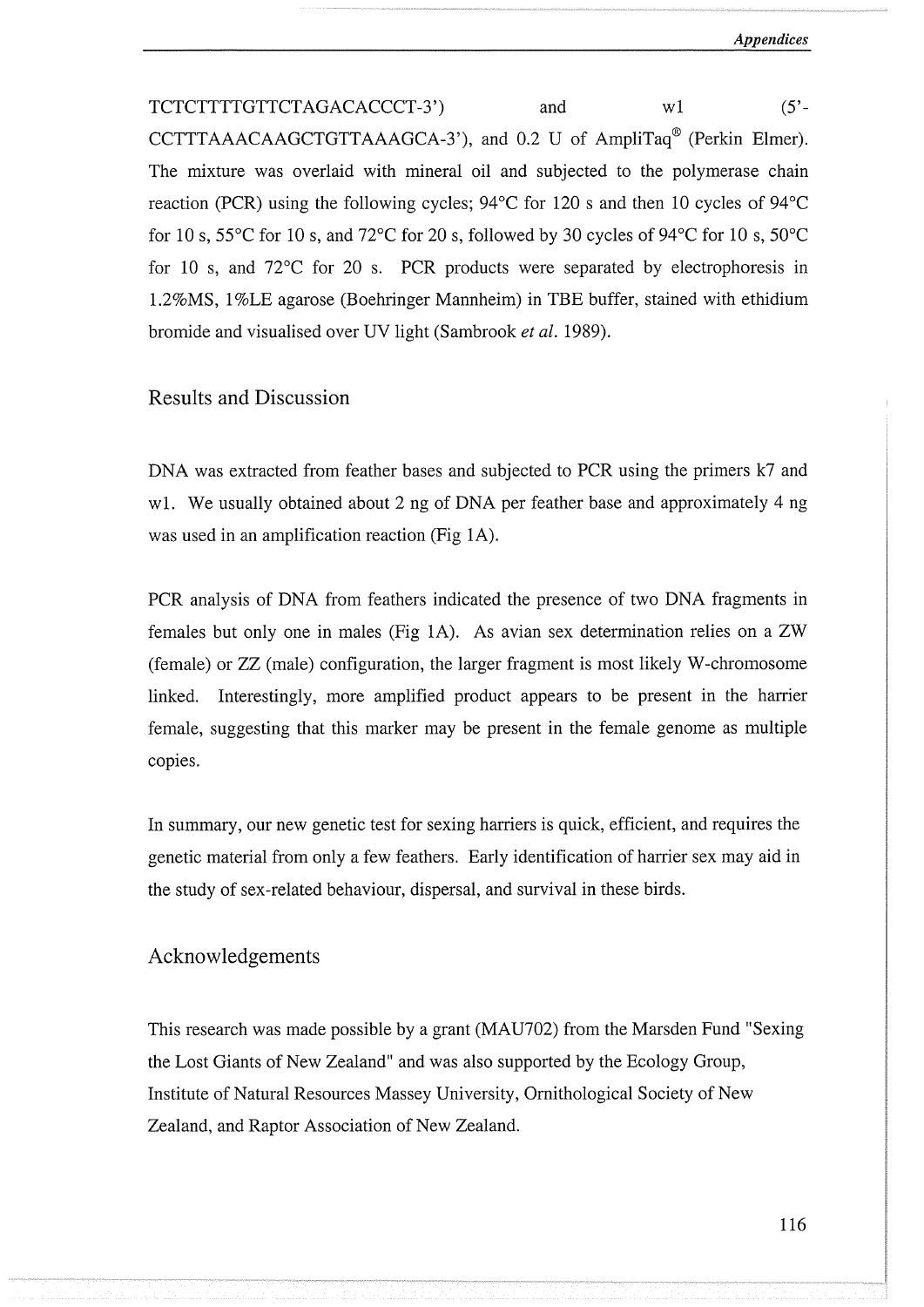## References

- Baker-Gabb, D. J., 1978. Aspects of the biology of the Australasian Harrier *(Circus aeruginosus approximans* PEALE 1848) MSc Thesis. Massey University, Palmerston North, New Zealand.
- Bradbury, R. B. and Griffiths, R., 1997. A rapid method for sexing birds with highly repeated W-chromosome-linked DNA markers. *Ibis* **139:** 401-402.
- Dijkstra, C., Daan, S. and Pen, I., 1998. Fledgling sex ratios in relation to brood size in size-dimorphic altricial birds. *Behavioral Ecology* **9:** 287-296.
- Fridolfsson, A. and Ellegren, H., 1999. A simple and universal method for molecular sexing of non-ratite birds. *Journal of Avian Biology* **30:** 116-121.
- Griffiths, R., Daan, S. and Dijkstra, C., 1996. Sex identification in birds using two CHD genes. *Proc. R. Soc. Land.* **263:** 1251-1256.
- Griffiths, R., Double, M. C., Orr, K. and Dawson, R. J. G., 1998. A DNA test to sex most birds. *Molecular Ecology* **7:** 1071-1075.
- Huynen, L., Millar, C. D. and Lambert, D. M., 2002. A DNA test to sex ratite birds. *Molecular Ecology* (in press).
- Lessells, C. M. and Mateman, A. C., 1998. Sexing birds using random amplified polymorphic DNA (RAPD) markers. *Molecular Ecology* **7:** 187-195.
- Nesje, M. and Roed, K. H., 2000. Sex identification in falcons using microsatellite DNA markers. *Hereditas* **132:** 261-263.
- Olsen, P., 1990. Social Behaviour. Pp. 113-114 *in* Birds of Prey. I. Newton, P. Olsen and T. Pyrzakowski. (ed.). Silverwater, Golden Press Pty Ltd, New South Wales.
- Sambrook J, Fritsch E. F. and Maniatis T., 1989. *Molecular Cloning: a Laboratory Manual,*  $2<sup>nd</sup>$  edn. Cold Spring Harbor Laboratory Press, New York.
- Trefil P, Bruno M. M, Mikus T. and Thoraval P. 1999. Sexing of chicken feather follicle, blastodermal and blood cells. *Folia Biol (Praha),* **45:** 253-256.
- Wong, M. D., 2002. Spacing and ecology of the Australasian Harrier *(Circus approximans)* MSc Thesis, Massey University, Palmerston North, New Zealand.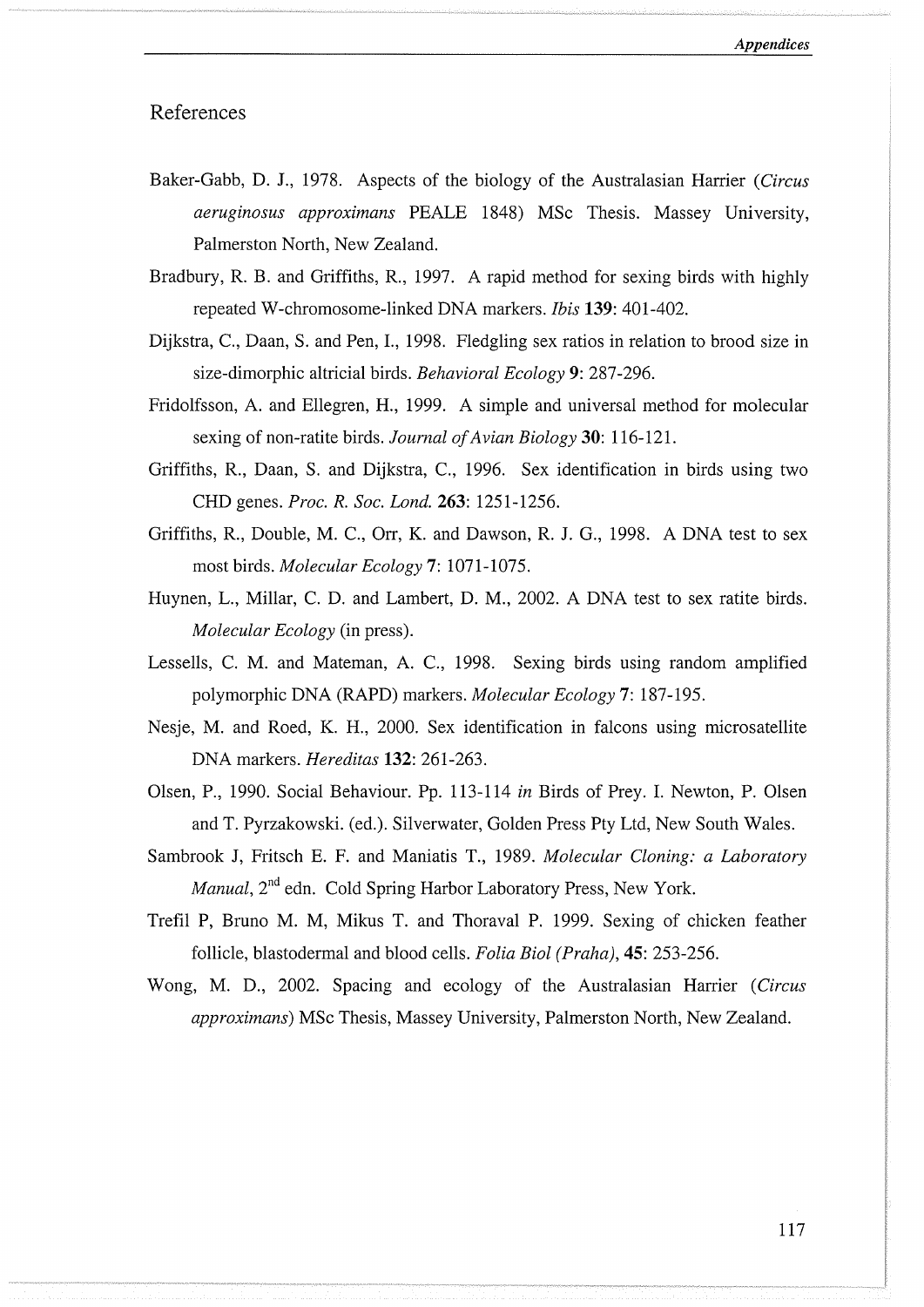## Figure legend

**Figure 1.** Genetic sexing of Australasian Harrier feather DNA. (A) DNA extracted from feather bases was subjected to PCR using the primers k7 and wl. DNA fragments of approximately 360 bp in length are present in all Harriers while female Harriers also have  $\sim$ 420 bp fragment. **(B)** Sexes were verified by using the avian sexing primers p2 and p8 (Griffiths *et al.* 1998) and then digestion of a Z-linked *HaeIII.* site. Chk., Aust. har., M, and F refer to Chicken, Australasian Harrier, male, and female respectively. DNA markers are provided in base pairs (bp) by pBluescriptSK (Statagene) digested separately with *Rsal* and *Mspl.* 

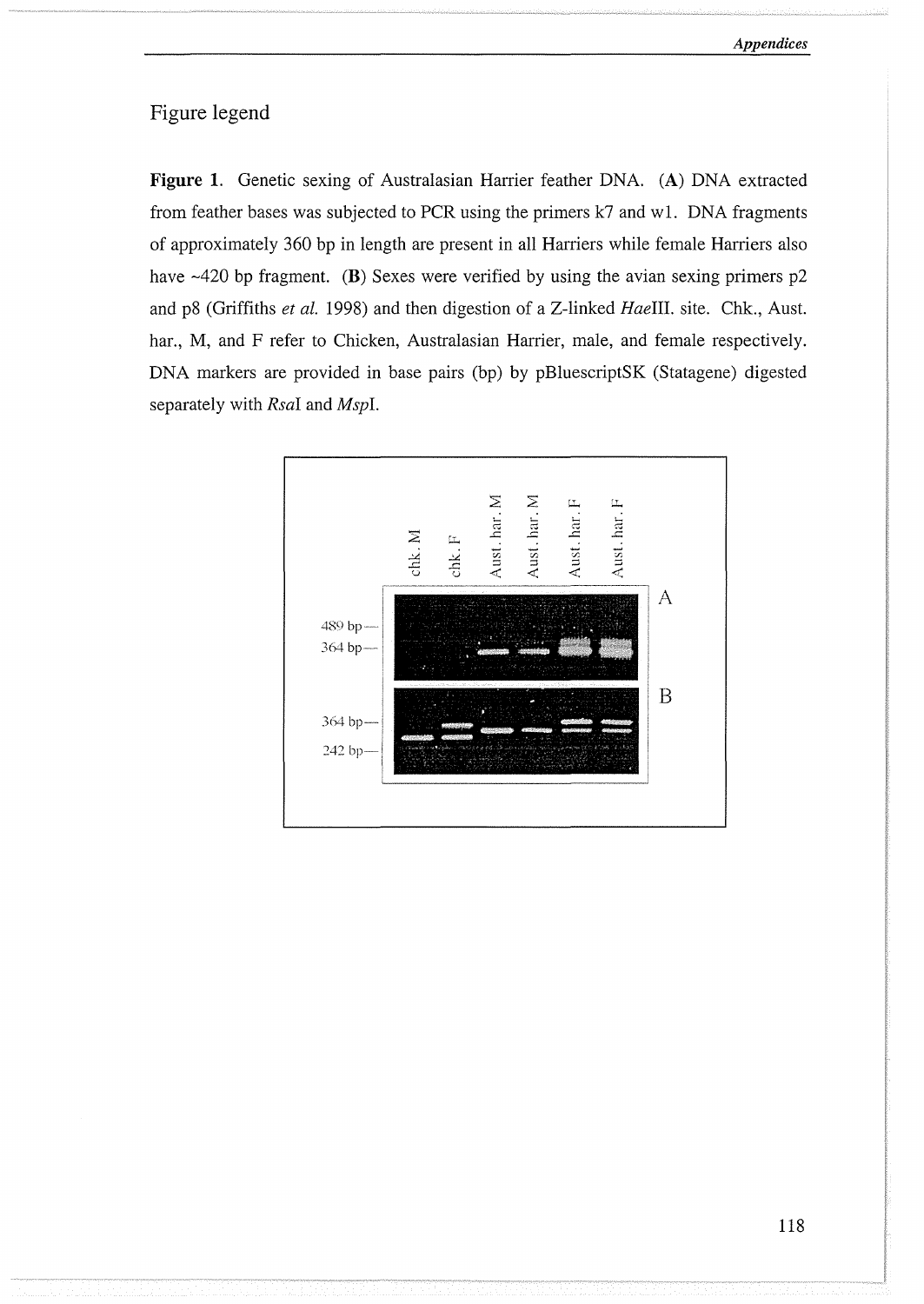|                                                                                     | Frequency      | % of Prey<br>Group | % Total<br>Prey |
|-------------------------------------------------------------------------------------|----------------|--------------------|-----------------|
| <b>Mammalia</b>                                                                     |                |                    |                 |
| Lagomorphs (Lepus europaeus, Oryctolagus                                            | 91             | 35.8               | 21.8            |
| cuniculus)                                                                          |                |                    |                 |
| Rats (Rattus norvegicus, Rattus rattus)                                             | 39             | 15.4               | 9.2             |
| Mouse (Mus domesticus)                                                              | 29             | 11.4               | 6.7             |
| Possum (Trichosurus vulpecula)                                                      | 35             | 13.8               | 8.2             |
| Hedgehog (Erinaceus europaeus)                                                      | 22             | 8.7                | 5.1             |
| Sheep (Ovis sp.)                                                                    | 38             | 15.0               | 9.0             |
| Aves                                                                                |                |                    |                 |
| Passeriformes (Acanthisittidae, Accentor,                                           | 94             | 62.6               | 22.5            |
| Alaudidae, Cracticidae, Emberizidae,                                                |                |                    |                 |
| Fringillidae, Hirundinidae, Muscicapidae,                                           |                |                    |                 |
| Ploceidae, Prunellidae, Sturnidae,<br>Zosteropidae)                                 |                |                    |                 |
| Anseriformes (Anatidae)                                                             | 43             | 28.7               | 10.1            |
| Charadriiformes + Gruiformes (Rallidae,<br>Laridae, Recurvirostridae, Charadriidae) | 13             | 8.7                | 2.9             |
| Other                                                                               |                |                    |                 |
| Insecta                                                                             |                |                    |                 |
| Coleoptera (Carabidae, Scarabaeidae)                                                | $\overline{2}$ | 8.3                | 0.2             |
| Orthoptera (Gryllidae)                                                              | 4              | 16.7               | 0.7             |
| Unidentifiable insect                                                               | 5              | 20.8               | 1.0             |
| Osteichthyes (Cyprinidae, Anguillidae,                                              | 4              | 16.7               | 0.7             |
| unidentifiable fish)                                                                |                |                    |                 |
| Egg Shells                                                                          | 9              | 37.5               | 1.9             |
| Total                                                                               | 415            |                    |                 |

Appendix 3.1 **Figurency and percentage of occurrences of prey items found in 312 pellets** collected from a communal roost at Pukepuke Lagoon between August 2000 and July 2001.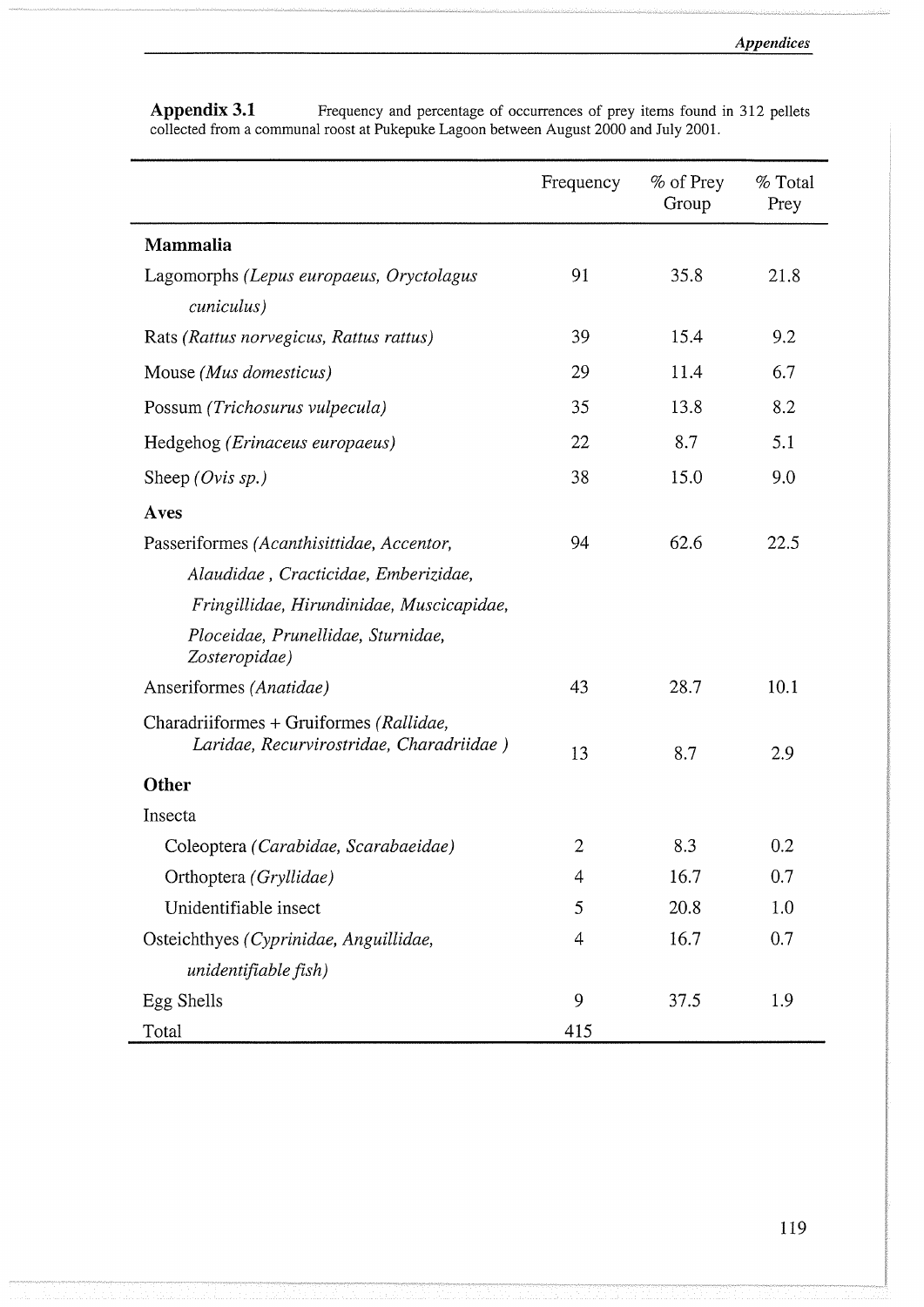Appendix 3.2 **Percentage of occurrences of mammals in the diet of the Australasian Harrier** collected over 12 months from a communal roost at Pukepuke Lagoon. Months are separated (vertical dashed lines) into three biological seasons, early-breeding season, late-breeding season and non-breeding season. Pellets were collected from August 2000 to July 2001. Columns contain the proportion of prey remains from pellets collected during each month. The number of pellets with mammals present collected for each month is shown at the top of their respective column.

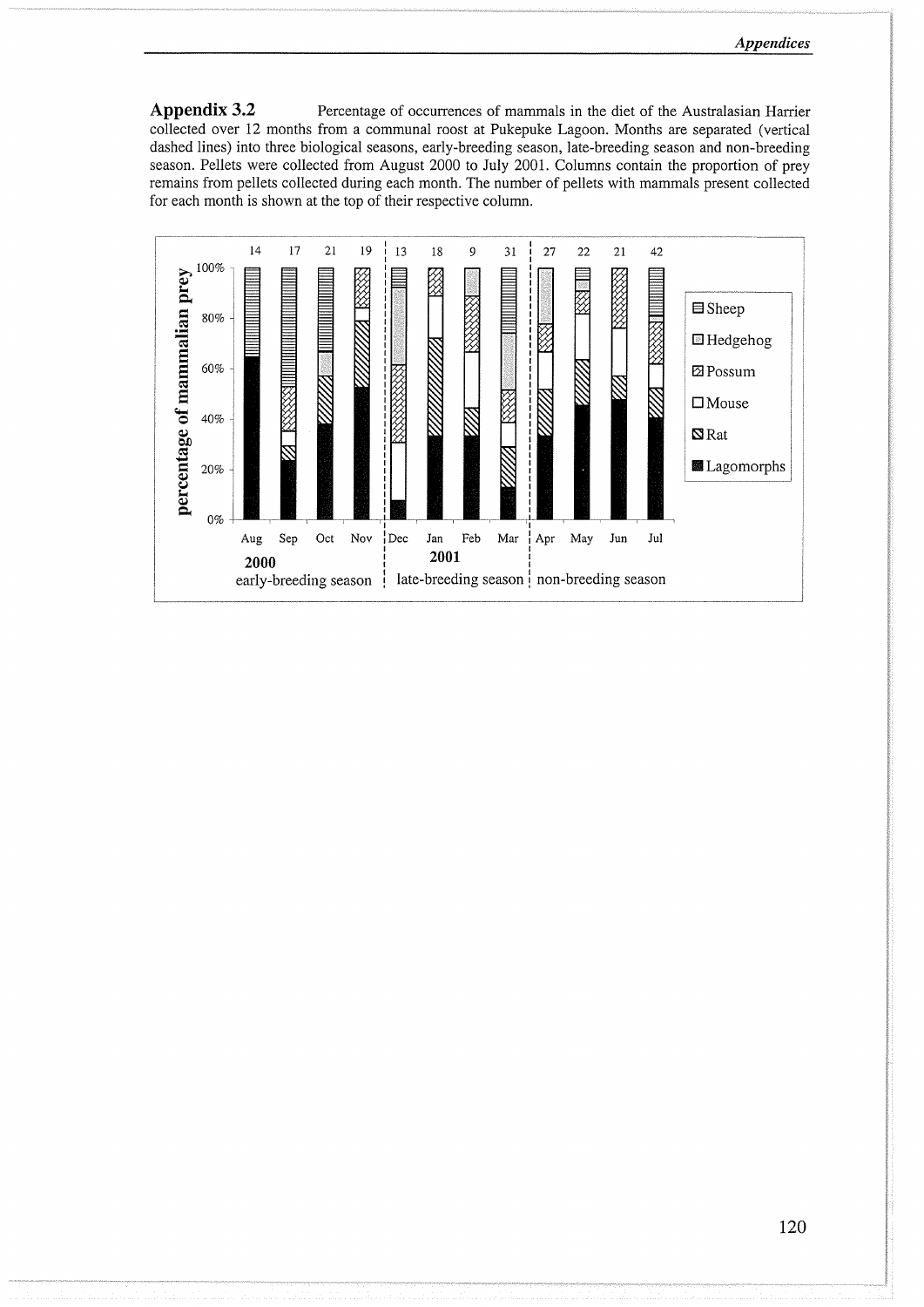Appendix 3.3 Percentage of occurrences of birds in the diet of the Australasian Harrier collected over 12 months from a communal roost at Pukepuke Lagoon. Months are separated (vertical dashed lines) into three biological seasons, early-breeding season, late-breeding season and non-breeding season. Pellets were collected from August 2000 to July 2001. Columns contain the proportion of prey remains from pellets collected during each month. The number of pellets with birds present collected for each month is shown at the top of their respective column.

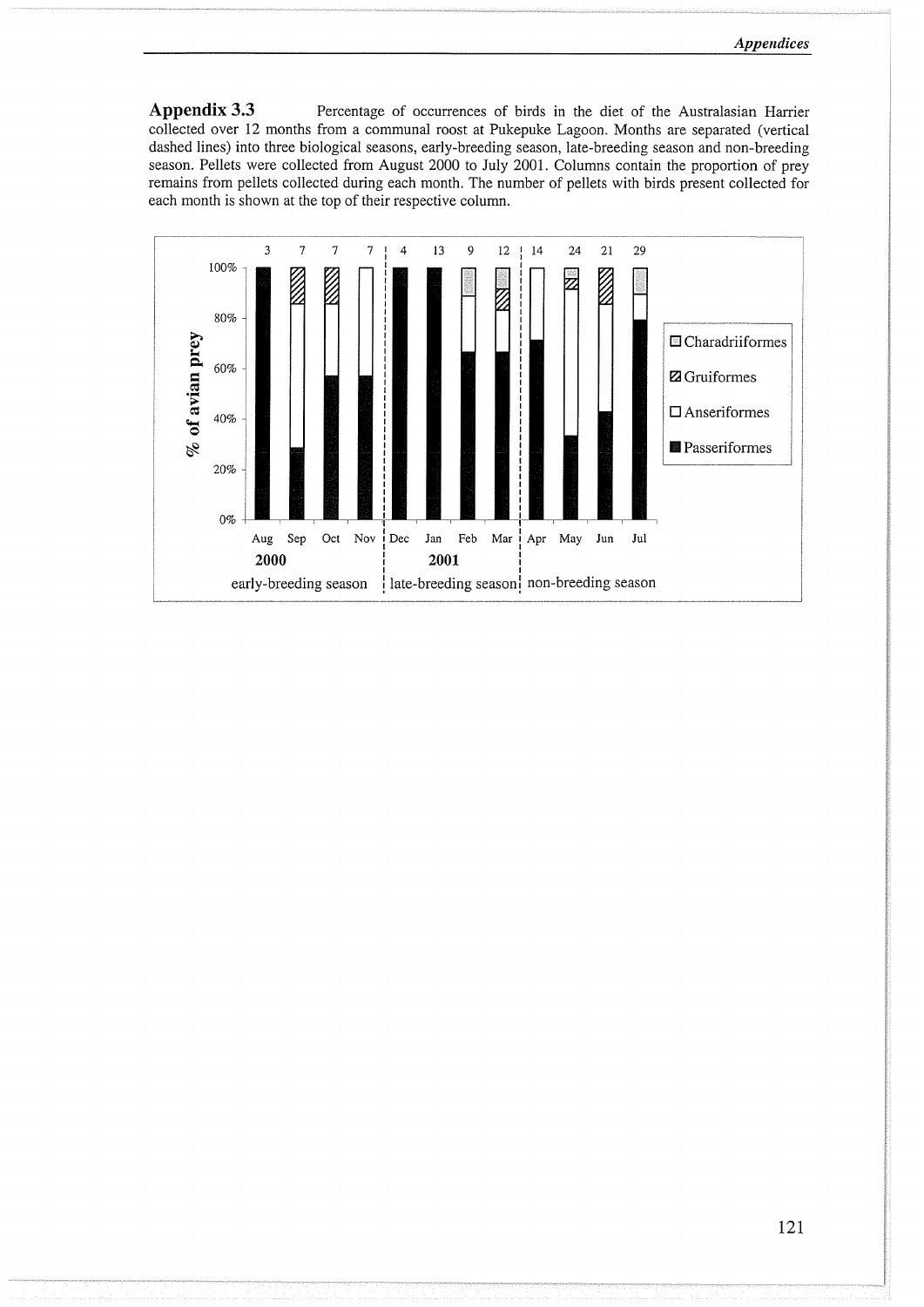Appendix 3.4 **Percentage of occurrences of other prey (not mammalian or avian) in the diet** of the Australasian Harrier collected over 12 months from a communal roost at Pukepuke Lagoon. Months are separated (vertical dashed lines) into three biological seasons, early-breeding season, latebreeding season and non-breeding season. Pellets were collected from August 2000 to July 2001. Columns contain the proportion of prey remains from pellets collected during each month. The number of pellets with 'other prey' present collected for each month is shown at the top of their respective column.

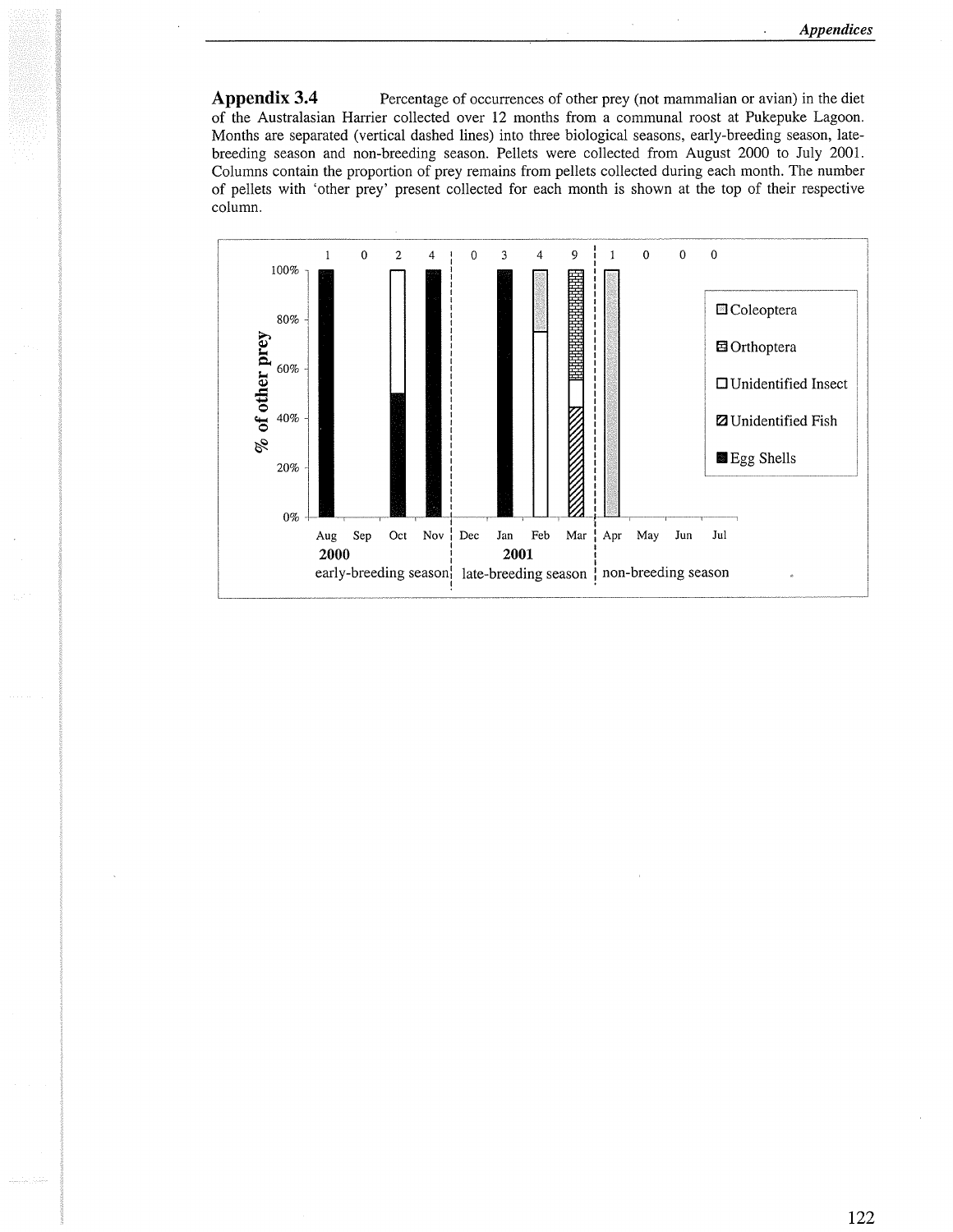Appendix 3.5 Comparison of six diet studies of the Australasian Harrier from different locations in New Zealand. Percentage of mammals, birds and other prey are represented for each respective study. The number of samples collected in each study is shown at the top of their respective columns.

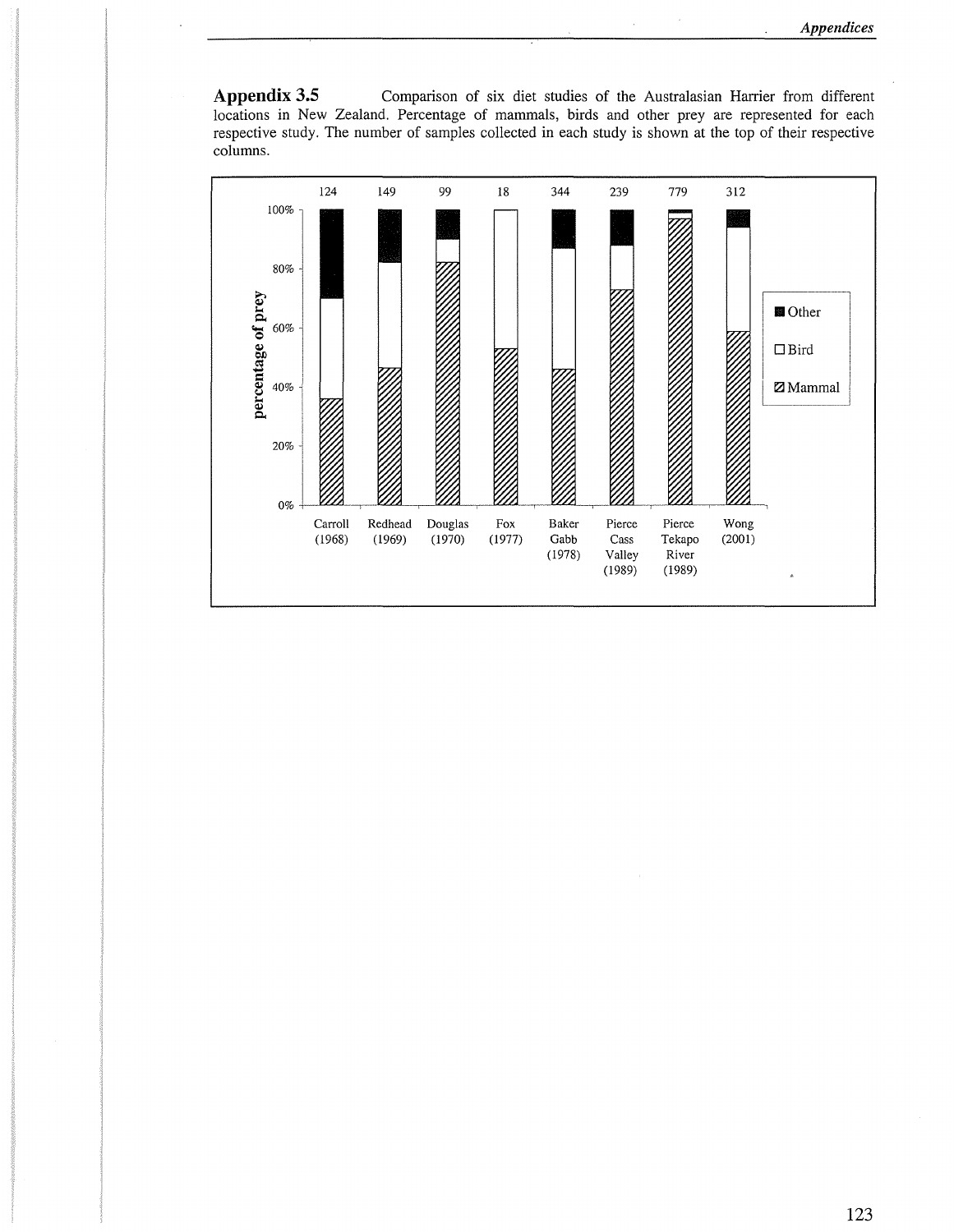**Appendix 4.1** •• Activity, habitat and weather information codes used at each fix for the eight Australasian Harriers radio-tagged at Pukepuke Lagoon

#### **ACTIVITY CODE**

- $1 =$  perched/grounded
- $2 = flying$
- $3 =$ feeding
- $4 =$  courtship
- $5 =$ incubating
- $6 =$  territorial defence

#### **HABITAT CODE**

- $1 =$ Pasture
- $2 = swamp$
- $3 =$ sand dunes
- $4 =$ forest
- $5 =$  open water
- $6 = \text{long grass}$

#### **WEATHER CODE**

- $1 =$ sunny no wind
- $2 =$ sunny light wind
- $3 =$ sunny med wind
- $4 =$ sunny strong wind

 $5 =$  overcast no wind

- $6$  = overcast light wind
- 7 = overcast med wind
- $8 =$  overcast strong wind

 $9 =$  light rain no wind

- $10 =$  light rain light wind
- $11 =$  light rain med wind
- $12$  = light rain strong wind
- $13$  = med rain no wind
- $14 =$  med rain light wind
- 15 = med rain med wind
- $16$  = med rain strong wind
- 17 = strong rain no wind
- $18 =$  strong rain light wind

 $19$  = strong rain med wind

 $20 =$  strong rain strong wind